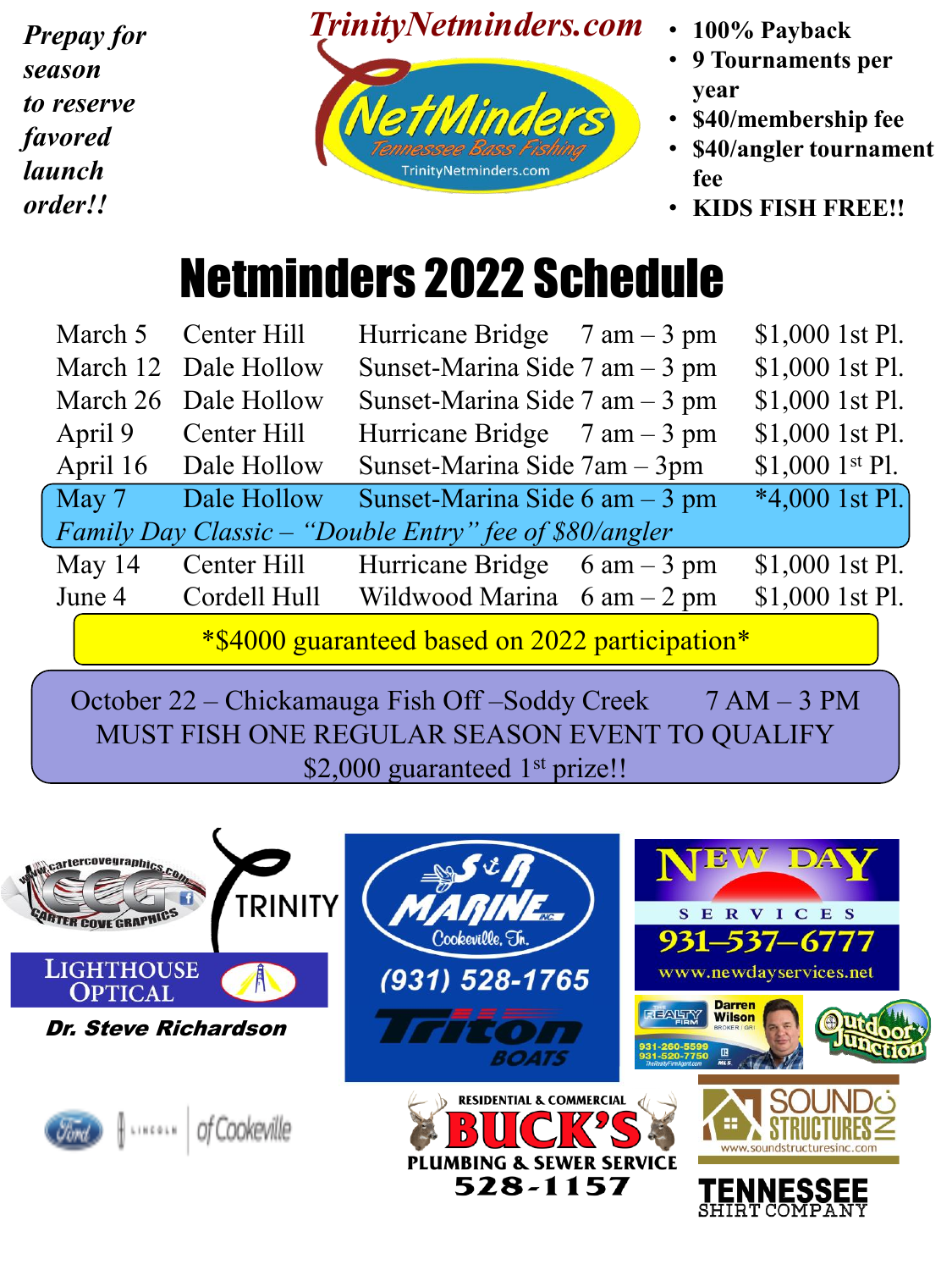

## 2022 Season Pre-Payment form

*Optional Pre-Payment for season secures top placement in launch order. Launch order chip drawing among pre-payers to be held February 7 at 6:30 pm Dipsy Doodle Restaurant.* 

|--|

Phone  $\#$   $\qquad \qquad$  Email

Address City/State/Zip

## **ACTIVITY: NETMINDERS 20 BASS FISHING TOURNAMENTS LISTED BELOW**

Can you Swim? Yes No *Life jackets are to be worn at all times on the water by minors And when gasoline motor is running for all others.*

Medical Release: In the event of emergency where medical treatment is required, I give my permission to the Netminders staff to obtain the services of a licensed physician.

Please list any special medical information that may be relevant: (Allergies, Diabetes, etc)

 $\mathcal{L}_\text{max}$  , and the contract of the contract of the contract of the contract of the contract of the contract of the contract of the contract of the contract of the contract of the contract of the contract of the contr I hereby assume the risk of any accidents or incidents and hereby release Trinity Assembly of Algood from any responsibility or liability whatsoever.

Signed: \_\_\_\_\_\_\_\_\_\_\_\_\_\_\_\_\_\_\_\_\_\_\_\_\_\_\_\_\_\_Date:\_\_\_\_\_\_\_\_\_\_\_



*Check payable to "Trinity Netminders" enclosed for: \$40 Season Membership/person \$ 400 Pre-payment of Entry Fees for 9 Events/person*

*\$440 Total payment enclosed*

*Check must be mailed/delivered by Feb 12 OR Can be brought to Dinner on Feb. 11*

|                                                   | March 5  | Center Hill          | Hurricane Bridge $7 \text{ am} - 3 \text{ pm}$         |  |
|---------------------------------------------------|----------|----------------------|--------------------------------------------------------|--|
| <b>Mail Form &amp; Check</b>                      |          | March 12 Dale Hollow | Sunset-Marina Side 7 am - 3 pm                         |  |
| to:                                               |          | March 26 Dale Hollow | Sunset-Marina Side 7 am - 3 pm                         |  |
| <b>Trinity Netminders</b><br>c/o Trinity Assembly | April 9  | Center Hill          | Hurricane Bridge $7 \text{ am} - 3 \text{ pm}$         |  |
| 205 W. Wall Street                                | April 16 | Dale Hollow          | Sunset-Marina Side 7am – 3pm                           |  |
| <b>Algood, TN 38506</b>                           | May 7    | Dale Hollow          | Sunset-Marina Side $6 \text{ am} - 3 \text{ pm}$       |  |
| $(931)537 - 9830$                                 |          |                      | Family Day Classic – "Double Entry" fee of \$80/angler |  |
|                                                   | May 14   | Center Hill          | Hurricane Bridge $6 \text{ am} - 3 \text{ pm}$         |  |
|                                                   | June 4   | Cordell Hull         | Wildwood Marina $6 \text{ am} - 2 \text{ pm}$          |  |

**More info: call Chris Warren (931)261-5197 or online: TrinityNetminders.com**